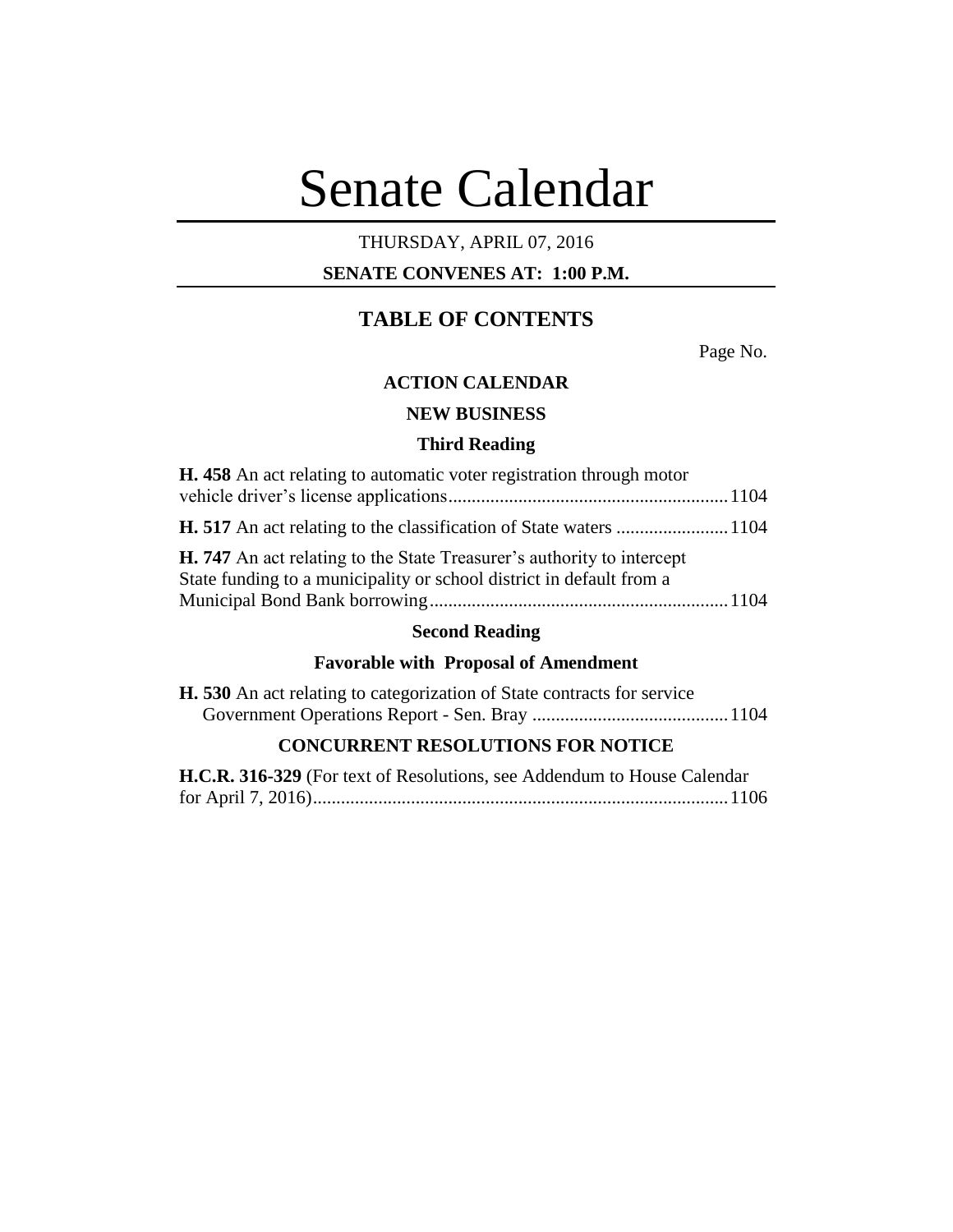# **ORDERS OF THE DAY**

# **ACTION CALENDAR**

#### **NEW BUSINESS**

#### **Third Reading**

## **H. 458.**

An act relating to automatic voter registration through motor vehicle driver's license applications.

## **H. 517.**

An act relating to the classification of State waters.

#### **H. 747.**

An act relating to the State Treasurer's authority to intercept State funding to a municipality or school district in default from a Municipal Bond Bank borrowing.

#### **Second Reading**

#### **Favorable with Proposal of Amendment**

## **H. 530.**

An act relating to categorization of State contracts for service.

# **Reported favorably with recommendation of proposal of amendment by Senator Bray for the Committee on Government Operations.**

The Committee recommends that the Senate propose to the House to amend the bill by striking out all after the enacting clause and inserting in lieu thereof the following:

Sec. 1. 3 V.S.A. § 311 is amended to read:

## § 311. CLASSIFIED SERVICE DEFINED; EXCEPTIONS

(a) The classified service to which this chapter shall apply shall include all positions and categories of employment by the state State, except as otherwise provided by law, and except the following:

\* \* \*

(10) A person or persons engaged under retainer, contract for services as defined in section 341 of this title, or special agreement, when certified to the secretary of administration by the attorney general that such engagement is not

- 1104 -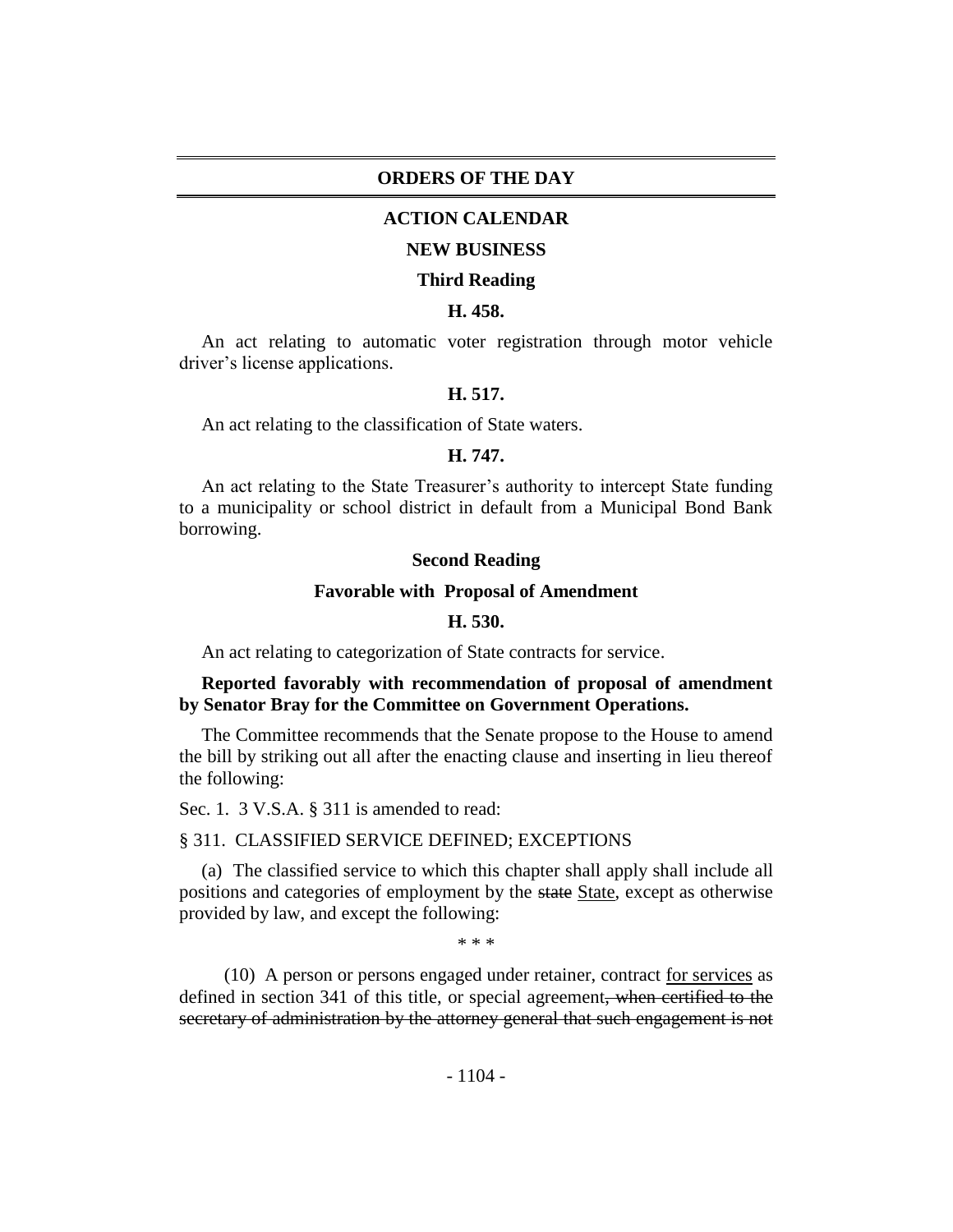contrary to the spirit and intent of the classification plan and merit system principles and standards provided by this chapter.

\* \* \*

Sec. 2. 3 V.S.A. § 341 is amended to read:

## § 341. DEFINITIONS

As used in this chapter:

(1) "Agency" means any agency, board, department, commission, committee, or authority of the executive branch Executive Branch of state State government.

(2) "Personal services contract" or "contract" means an agreement or combination or series of agreements, by which an entity or individual who is not a state employee agrees with an agency to provide services, valued at \$10,000.00 or more per year a contract for services that is categorized as personal services in accordance with procedures developed by the Secretary of Administration and is consistent with subdivisions 342(1), (2), and (3) of this title.

(3) "Privatization contract" means a personal services contract by which an entity or an individual who is not a state employee agrees with an agency to provide services, for services valued at \$20,000.00 \$25,000.00 or more per year, which are is the same or substantially similar to and in lieu of services previously provided, in whole or in part, by permanent, classified state State employees, and which result results in a reduction in force of at least one permanent, classified employee, or the elimination of a vacant position of an employee covered by a collective bargaining agreement.

(4) "Contract for services" means an agreement or combination or series of agreements by which an entity or individual agrees with an agency to provide services as a contractor, rather than as an employee.

## Sec. 3. 3 V.S.A. § 342 is amended to read:

# § 342. CONTRACTING STANDARDS; PERSONAL SERVICES CONTRACTS FOR SERVICES

Each contract for services valued at \$25,000.00 or more per year shall require certification by the Office of the Attorney General to the Secretary of Administration that such contract for services is not contrary to the spirit and intent of the classification plan and merit system and standards of this title. A personal services contract for services is contrary to the spirit and intent of the classification plan and merit system and standards of this title, and shall not be certified by the Office of the Attorney General under subdivision  $311(a)(10)$  of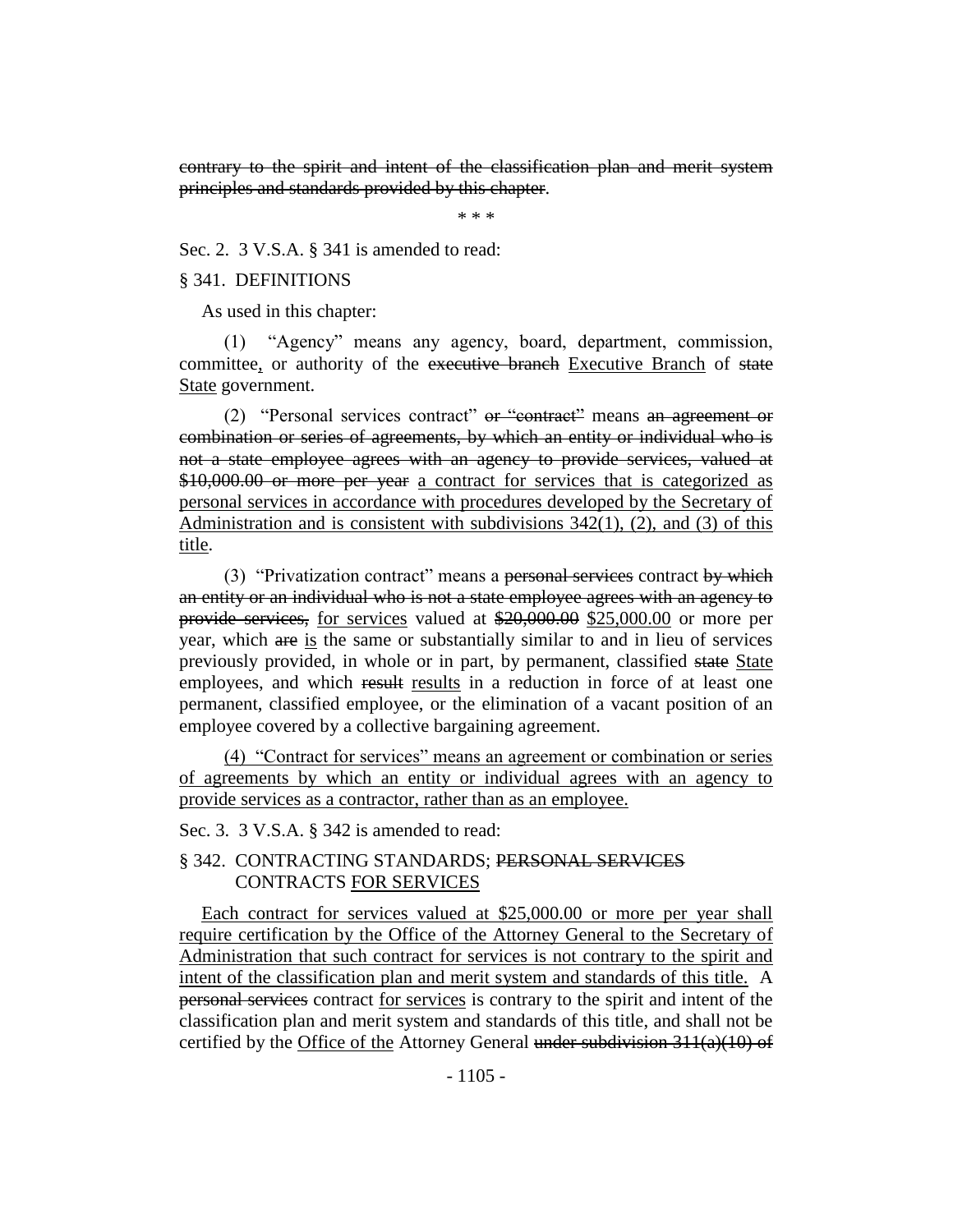this title as provided in this subsection, unless the provisions of subdivisions (1), (2) and (3) of this subsection are met, or one or more of the exceptions described in subdivision (4) of this subsection apply.

\* \* \*

Sec. 4. 3 V.S.A. § 344 is amended to read:

## § 344. CONTRACT ADMINISTRATION

(a) The Secretary of Administration shall maintain a database with information about contracts for services, including approved privatization contracts and approved personal services contracts. The Secretary shall also maintain a database with information about privatization contracts which are rejected because they fail to qualify under subdivision 343(2) of this title. Contracts maintained in the database shall be public record to the extent provided under 1 V.S.A. chapter 5, and shall be located at the agency of origin, including information about names of contractors, summaries of work to be performed, costs, and duration.

(b) The information on contracts maintained in the database shall be reported to the General Assembly in the annual workforce report required under subdivision 309(a)(19) of this title. The provisions of 2 V.S.A.  $\S$  20(d) (expiration of required reports) shall not apply to the report to be made under this subsection.

# Sec. 5. EFFECTIVE DATE

This act shall take effect on July 1, 2016.

(Committee vote: 5-0-0)

(For House amendments, see House Journal for February 18, 2016, page 251)

# **CONCURRENT RESOLUTIONS FOR NOTICE**

## **Concurrent Resolutions for Notice under Joint Rule 16**

The following joint concurrent resolutions have been introduced for approval by the Senate and House and will be adopted by the Senate unless a Senator requests floor consideration before the end of the session of the next legislative day. Requests for floor consideration should be communicated to the Secretary's Office.

**H.C.R. 316-329** (For text of Resolutions, see Addendum to House Calendar for April 7, 2016)